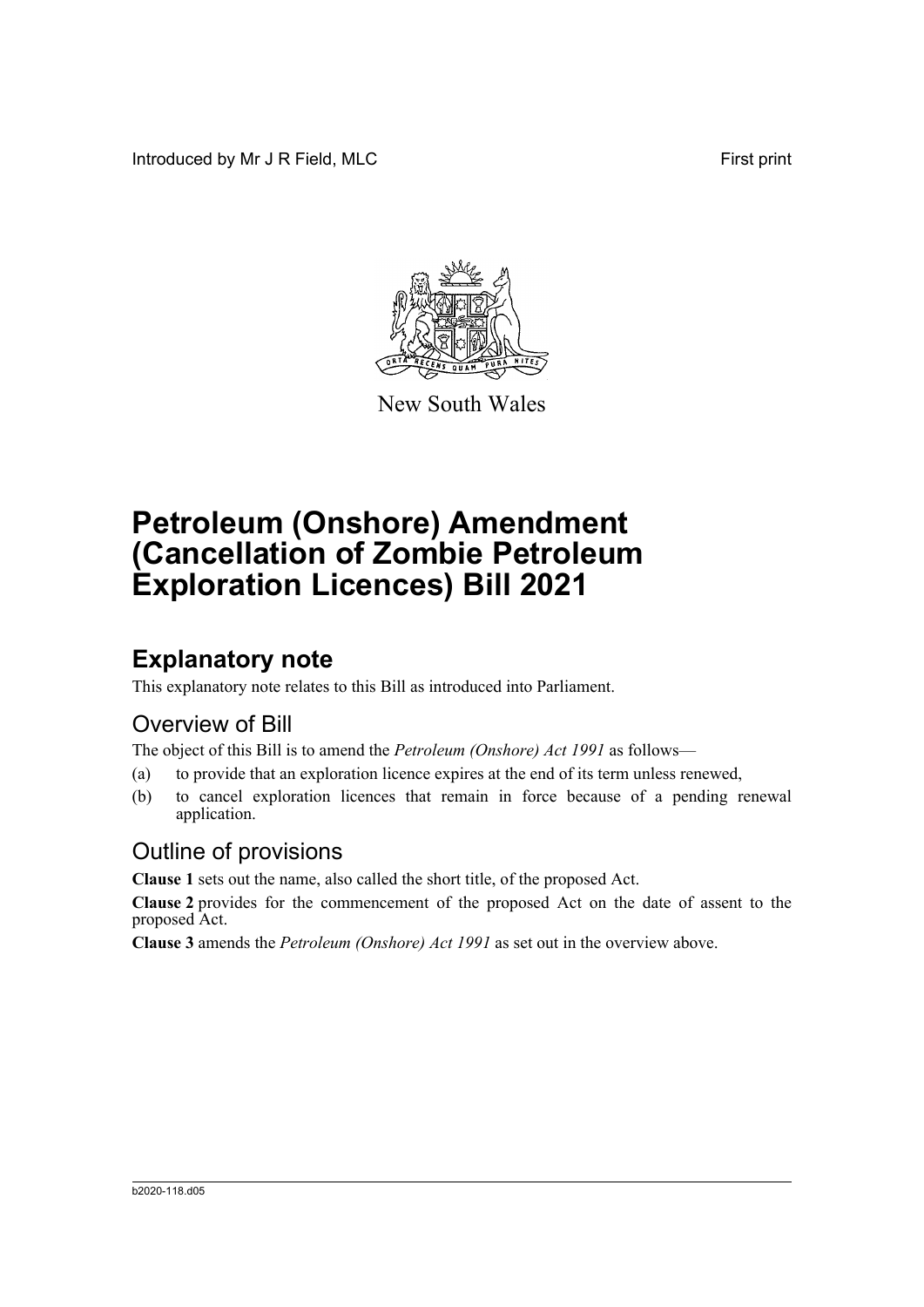Introduced by Mr J R Field, MLC First print



New South Wales

# **Petroleum (Onshore) Amendment (Cancellation of Zombie Petroleum Exploration Licences) Bill 2021**

### **Contents**

|                                                 | Page |
|-------------------------------------------------|------|
| Name of Act                                     |      |
| 2 Commencement                                  |      |
| Amendment of Petroleum (Onshore) Act 1991 No 84 |      |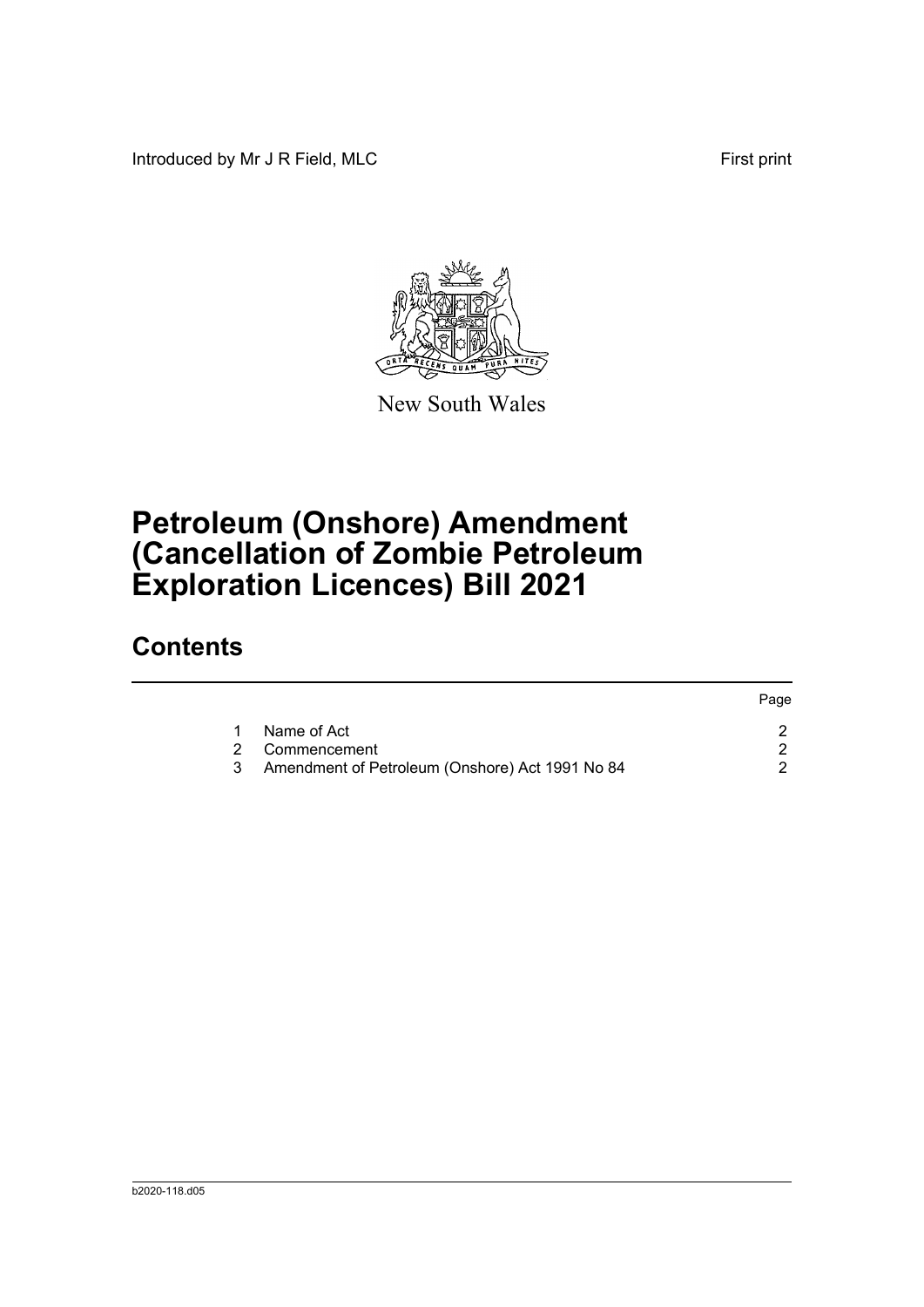

New South Wales

# **Petroleum (Onshore) Amendment (Cancellation of Zombie Petroleum Exploration Licences) Bill 2021**

No , 2021

#### **A Bill for**

An Act to amend the *Petroleum (Onshore) Act 1991* to provide that certain expired, unused exploration licences that are the subject of renewal applications cease to have effect and may not be renewed; and for related purposes.